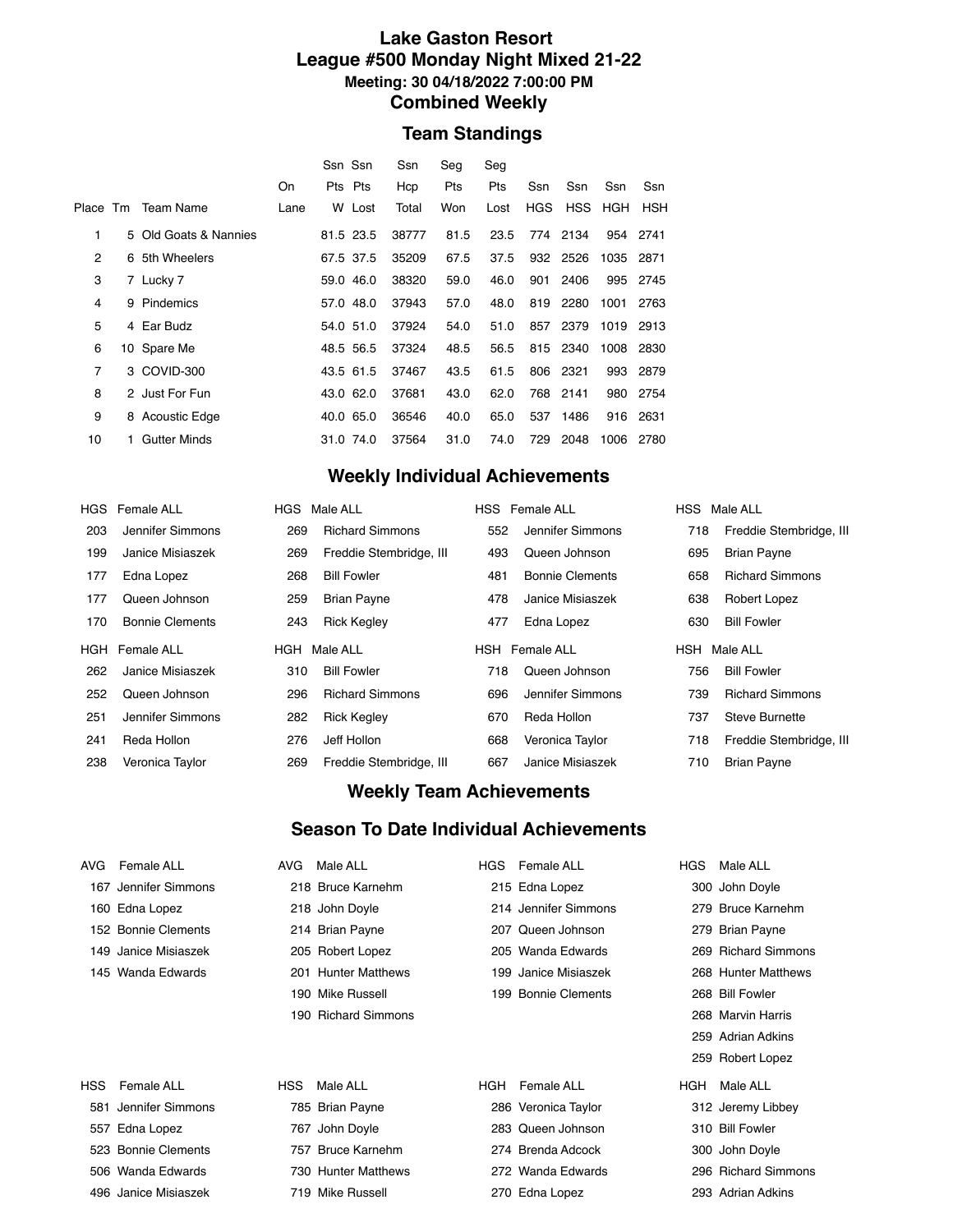|                      | <b>Season To</b>  |
|----------------------|-------------------|
| 722 Edna Lopez       | 782 Butch Garnett |
| 724 Carol Cole       | 791 John Doyle    |
| 727 Laura Vinson     | 797 Jeremy Libbey |
| 733 Veronica Taylor  | 800 Mike Russell  |
| 749 Jennifer Simmons | 827 Brian Payne   |
| HSH Female ALL       | HSH Male ALL      |

## **Date Team Achievements**

| HGS |                  | <b>HSS</b>        | <b>HGH</b>        | <b>HSH</b>        |
|-----|------------------|-------------------|-------------------|-------------------|
|     | 932 5th Wheelers | 2526 5th Wheelers | 1035 5th Wheelers | 2913 Ear Budz     |
|     | 901 Lucky 7      | 2406 Lucky 7      | 1019 Ear Budz     | 2879 COVID-300    |
|     | 857 Ear Budz     | 2379 Ear Budz     | 1008 Spare Me     | 2871 5th Wheelers |
|     | 819 Pindemics    | 2340 Spare Me     | 1006 Gutter Minds | 2830 Spare Me     |
|     | 815 Spare Me     | 2321 COVID-300    | 1001 Pindemics    | 2780 Gutter Minds |

# **Individual Averages**

|                        |                                |     | <b>Curr Scr Total</b> | Total |     |     |                     |     | Ent |            |
|------------------------|--------------------------------|-----|-----------------------|-------|-----|-----|---------------------|-----|-----|------------|
| <b>Bowler Name</b>     | ID                             | Avg |                       | Games |     |     | HGH HSH HGS HSS Avg |     |     | <b>HCP</b> |
| 1<br>Team              | <b>Gutter Minds</b>            |     |                       |       |     |     |                     |     |     |            |
| Janice Misiaszek       | 874                            | 149 | 20673                 | 138   | 262 | 684 | 199                 | 496 | 145 | 63         |
| Thomas Janiszewski     | 164                            | 130 | 11769                 | 90    | 282 | 772 | 201                 | 529 | 135 | 81         |
| Lee Hoaglan            | 727                            | 93  | 7286                  | 78    | 255 | 708 | 135                 | 348 | 74  | 114        |
| David Hoaglan          | 726                            | 150 | 11617                 | 77    | 289 | 706 | 226                 | 519 | 159 | 63         |
| $\mathbf{2}$<br>Team   | <b>Just For Fun</b>            |     |                       |       |     |     |                     |     |     |            |
| <b>Bonnie Clements</b> | 668                            | 152 | 13265                 | 87    | 257 | 709 | 199                 | 523 | 146 | 61         |
| <b>Brenda Rogers</b>   | 670                            | 129 | 11285                 | 87    | 241 | 684 | 162                 | 441 | 139 | 81         |
| <b>Butch Garnett</b>   | 516                            | 173 | 15135                 | 87    | 284 | 782 | 239                 | 644 | 172 | 42         |
| <b>Marvin Harris</b>   | 861                            | 188 | 16413                 | 87    | 290 | 737 | 268                 | 683 | 200 | 28         |
| 3<br>Team              | COVID-300                      |     |                       |       |     |     |                     |     |     |            |
| John Doyle             | 683                            | 218 | 17663                 | 81    | 300 | 791 | 300                 | 767 | 211 | 1          |
| Laura Vinson           | 999                            | 116 | 10155                 | 87    | 261 | 727 | 171                 | 466 | 102 | 93         |
| Veronica Taylor        | 1006                           | 126 | 11008                 | 87    | 286 | 733 | 178                 | 451 | 100 | 84         |
| <b>Brian Payne</b>     | 684                            | 214 | 19129                 | 89    | 293 | 827 | 279                 | 785 | 214 | 5          |
| Team<br>4              | <b>Ear Budz</b>                |     |                       |       |     |     |                     |     |     |            |
| Rayann Libbey          | 990                            | 149 | 8696                  | 58    | 256 | 719 | 190                 | 512 | 143 | 63         |
| Jeremy Libbey          | 991                            | 165 | 13384                 | 81    | 312 | 797 | 253                 | 620 | 154 | 49         |
| Jennifer Simmons       | 740                            | 167 | 15088                 | 90    | 268 | 749 | 214                 | 581 | 157 | 47         |
| <b>Richard Simmons</b> | 695                            | 190 | 17183                 | 90    | 296 | 757 | 269                 | 676 | 170 | 27         |
| 5<br>Team              | <b>Old Goats &amp; Nannies</b> |     |                       |       |     |     |                     |     |     |            |
| Marcus Sr, Willis      | 895                            | 175 | 10689                 | 61    | 288 | 727 | 247                 | 613 | 177 | 40         |
| Queen Johnson          | 714                            | 137 | 12393                 | 90    | 283 | 718 | 207                 | 493 | 135 | 74         |
| Jane Rountree          | 50                             | 115 | 4856                  | 42    | 269 | 699 | 156                 | 390 | 101 | 94         |
| <b>Bill Fowler</b>     | 900                            | 174 | 15668                 | 90    | 310 | 756 | 268                 | 630 | 179 | 41         |
| 6<br>Team              | 5th Wheelers                   |     |                       |       |     |     |                     |     |     |            |
| Edna Lopez             | 877                            | 160 | 14411                 | 90    | 270 | 722 | 215                 | 557 | 157 | 54         |
| Robert Lopez           | 878                            | 205 | 17448                 | 85    | 280 | 755 | 259                 | 693 | 198 | 13         |
| Danny Williams         | 1014                           | 202 | 8697                  | 43    | 323 | 775 | 300                 | 706 | 186 | 16         |
| <b>Hunter Matthews</b> | 957                            | 201 | 18174                 | 90    | 283 | 775 | 268                 | 730 | 211 | 17         |
| Team<br>7              | Lucky <sub>7</sub>             |     |                       |       |     |     |                     |     |     |            |
| Tom Libbey             | 994                            | 110 | 7175                  | 65    | 270 | 707 | 170                 | 407 | 117 | 99         |
| <b>Adrian Adkins</b>   | 916                            | 180 | 15735                 | 87    | 293 | 778 | 259                 | 676 | 178 | 36         |
| Reda Hollon            | 1028                           | 115 | 10035                 | 87    | 269 | 717 | 174                 | 432 | 114 | 94         |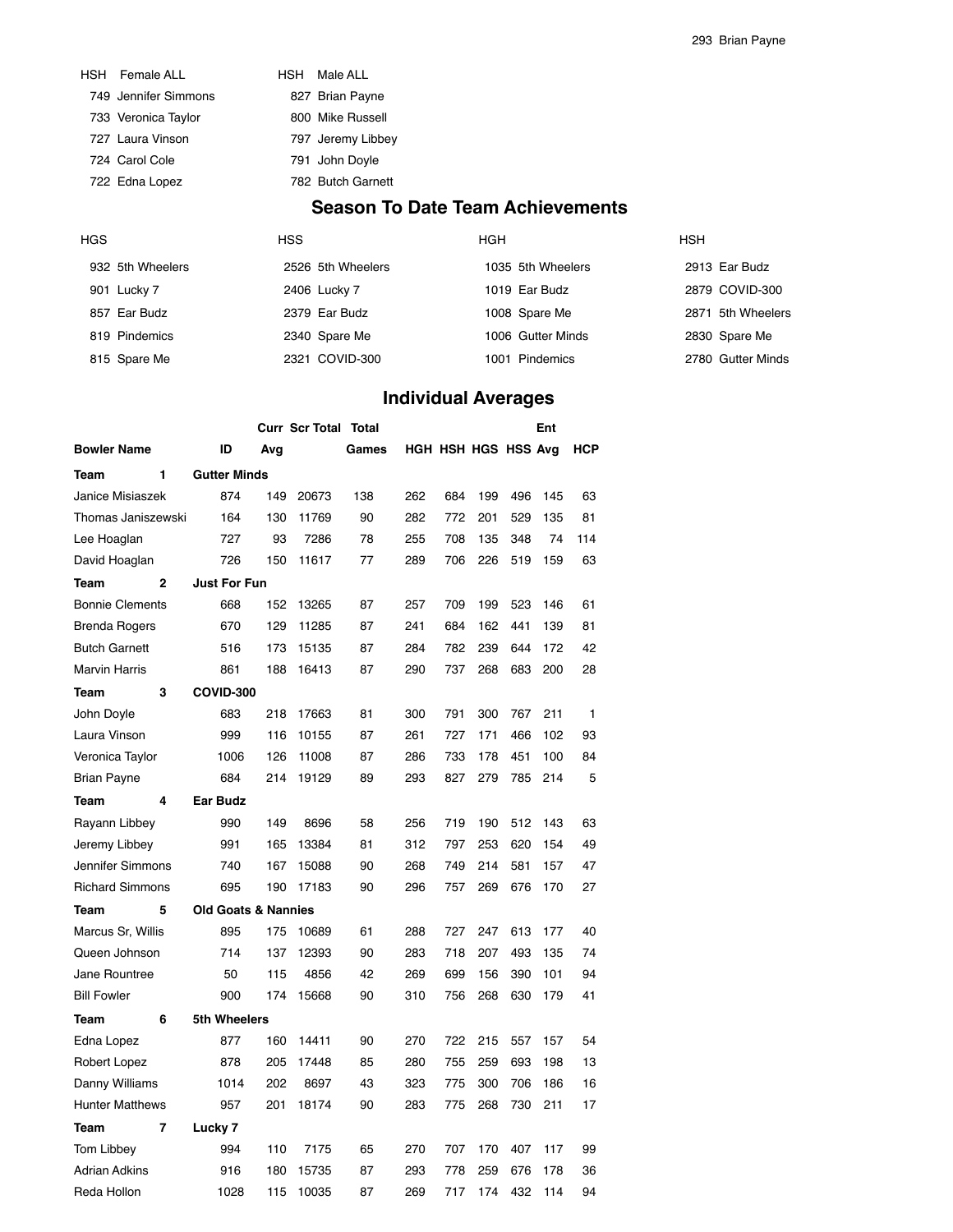| Jeff Hollon             |     | 1027                       |     | 173 15090 |     | 87<br>285 | 744                       | 242        | 590         | 151     | 42           |     |                   |         |     |     |       |
|-------------------------|-----|----------------------------|-----|-----------|-----|-----------|---------------------------|------------|-------------|---------|--------------|-----|-------------------|---------|-----|-----|-------|
| Team                    | 8   | <b>Acoustic Edge</b>       |     |           |     |           |                           |            |             |         |              |     |                   |         |     |     |       |
| Michele Jordan          |     | 920                        | 103 | 8716      |     | 250<br>84 | 691                       | 145        | 376         | 104     | 105          |     |                   |         |     |     |       |
| Jay Jordan              |     | 921                        | 122 | 10689     |     | 270<br>87 | 740                       | 182        | 476         | 117     | 88           |     |                   |         |     |     |       |
| Barbra Gardella         |     | 922                        | 107 | 8059      |     | 75<br>253 | 692                       | 150        | 383         | 107     | 101          |     |                   |         |     |     |       |
| Bill Gardella           |     | 923                        | 123 | 9616      |     | 78<br>268 | 769                       | 179        | 502         | 120     | 87           |     |                   |         |     |     |       |
| Team                    | 9   | <b>Pindemics</b>           |     |           |     |           |                           |            |             |         |              |     |                   |         |     |     |       |
| Tasha Harris            |     | 1005                       | 109 | 5910      |     | 54<br>246 | 683                       | 142        | 371         | 95      | 99           |     |                   |         |     |     |       |
| Steve Burnette          |     | 948                        | 135 | 9868      |     | 273<br>73 | 741                       | 191        | 503         | 132     | 76           |     |                   |         |     |     |       |
| Wanda Edwards           |     | 775                        | 145 | 13110     |     | 272<br>90 | 710                       | 205        | 506         | 138     | 67           |     |                   |         |     |     |       |
| Scott Akom              |     | 985                        | 166 | 14955     |     | 90<br>277 | 748                       | 228        | 589         | 169     | 48           |     |                   |         |     |     |       |
| Team                    | 10  | <b>Spare Me</b>            |     |           |     |           |                           |            |             |         |              |     |                   |         |     |     |       |
| Carol Cole              |     | 849                        | 129 | 10457     |     | 264<br>81 | 724                       | 180        | 472         | 126     | 81           |     |                   |         |     |     |       |
| Brenda Adcock           |     | 452                        | 122 | 9528      |     | 78<br>274 | 689                       | 190        | 437         | 117     | 88           |     |                   |         |     |     |       |
| Mike Russell            |     | 739                        | 190 | 16613     |     | 87<br>284 | 800                       | 257        | 719         | 186     | 27           |     |                   |         |     |     |       |
| Bruce Karnehm           |     | 732                        |     | 218 18991 |     | 87<br>282 | 766                       | 279        | 757         | 208     | $\mathbf{1}$ |     |                   |         |     |     |       |
| Team                    | 0   | <b>Floating Substitues</b> |     |           |     |           |                           |            |             |         |              |     |                   |         |     |     |       |
| John Shearin            |     | 175                        | 187 | 1125      |     | 6<br>271  | 728                       | 229        | 602         | 173     | 42           |     |                   |         |     |     |       |
| Freddie Stembridge, III |     | 27                         | 220 | 16121     |     | 73<br>302 | 764                       | 300        | 744         | 212     | 0            |     |                   |         |     |     |       |
| Sean Matthews           |     | 858                        | 200 | 13614     |     | 68<br>316 | 755                       | 300        | 707         | 217     | 18           |     |                   |         |     |     |       |
| Rick Kegley             |     | 269                        | 177 | 9049      |     | 51<br>282 | 735                       | 243        | 627         | 217     | 38           |     |                   |         |     |     |       |
| Julie Duhadaway         |     | 903                        | 129 | 1938      |     | 15<br>251 | 704                       | 161        |             | 434 217 | 81           |     |                   |         |     |     |       |
| Dan Lundrigan           |     | 1029                       | 203 | 4671      |     | 23<br>296 | 784                       | 279        | 733         | 217     | 15           |     |                   |         |     |     |       |
| Kelvin Blackwell        |     | 862                        | 153 | 459       |     | 3<br>227  | 639                       | 167        | 459         | 217     | 60           |     |                   |         |     |     |       |
| Richie Swayze           |     | 1020                       | 237 | 712       |     | 3<br>257  | 712                       | 257        | 712 217     |         | 0            |     |                   |         |     |     |       |
| Larry Woods             |     | 982                        | 181 | 1634      |     | 9<br>245  | 673                       |            | 213 562 217 |         | 35           |     |                   |         |     |     |       |
|                         |     |                            |     |           |     |           | <b>Pins Over Average</b>  |            |             |         |              |     |                   |         |     |     |       |
| <b>Bowler ID</b>        |     | <b>Bowler Name</b>         |     |           |     | Average:  |                           | Game Score |             |         |              |     | Pins Over Average |         |     |     |       |
| Game                    |     |                            |     |           |     |           |                           |            |             |         |              |     |                   |         |     |     |       |
| 900                     |     | <b>Bill Fowler</b>         |     |           |     | 173       |                           | 268        |             |         | 95           |     |                   |         |     |     |       |
| 695                     |     | <b>Richard Simmons</b>     |     |           |     | 190       |                           | 269        |             |         | 79           |     |                   |         |     |     |       |
|                         |     | <b>Rick Kegley</b>         |     |           |     |           |                           |            |             |         |              |     |                   |         |     |     |       |
| 269                     |     |                            |     |           |     | 176       |                           | 243        |             |         | 67           |     |                   |         |     |     |       |
| 1027                    |     | Jeff Hollon                |     |           |     | 172       |                           | 233        |             |         | 61           |     |                   |         |     |     |       |
| 27                      |     | Freddie Stembridge, III    |     |           |     | 219       |                           | 269        |             |         | 50           |     |                   |         |     |     |       |
| Series                  |     |                            |     |           |     |           |                           |            |             |         |              |     |                   |         |     |     |       |
| 900                     |     | <b>Bill Fowler</b>         |     |           |     | 173       |                           | 630        |             |         | 111          |     |                   |         |     |     |       |
| 948                     |     | <b>Steve Burnette</b>      |     |           |     | 133       |                           | 503        |             |         | 104          |     |                   |         |     |     |       |
|                         |     |                            |     |           |     |           | <b>Last Weeks Results</b> |            |             |         |              |     |                   |         |     |     |       |
|                         |     |                            |     |           |     |           |                           |            |             |         |              |     |                   |         |     |     |       |
| <b>Team Name</b>        | Tm# | Gm1                        | Gm  | Gm        | Wo  | Lost      | Total                     |            | Team Name   |         | Tm#          | Gm1 |                   | Gm2 Gm3 | Pts | Pts | Hcp   |
|                         |     |                            | Gm  | Gm        | Pts | Pts       | Hcp                       |            |             |         |              |     |                   | Gm2 Gm3 | Pts | Pts | Hcp   |
|                         |     |                            | Gm  | Gm        |     |           |                           |            |             |         |              |     |                   | Gm2 Gm3 | Wo  | Los | Total |
|                         |     |                            |     |           |     |           |                           |            |             |         |              |     |                   |         |     |     |       |

| Just For Fun  | $^{2}$ | 641 | 670 | 669 | 5.0 | 2.0 | 2613 versus Gutter Minds                  | $\overline{1}$ | 662 | 576 | 682 | 2.0 | 5.0 | 2493 |
|---------------|--------|-----|-----|-----|-----|-----|-------------------------------------------|----------------|-----|-----|-----|-----|-----|------|
| Ear Budz      | 4      | 687 | 660 | 686 | 4.0 | 3.0 | 2588 versus COVID-300                     | 3              | 677 | 720 | 682 | 3.0 | 4.0 | 2628 |
| 5th Wheelers  | 6      | 751 | 792 | 737 | 2.0 | 5.0 | 2577 versus Old Goats &<br><b>Nannies</b> | 5              | 684 | 601 | 659 | 5.0 | 2.0 | 2697 |
| Acoustic Edge | 8      | 219 | 194 | 198 | 2.0 | 5.0 | 1751 versus Lucky 7                       | 7              | 492 | 586 | 646 | 5.0 | 2.0 | 2543 |